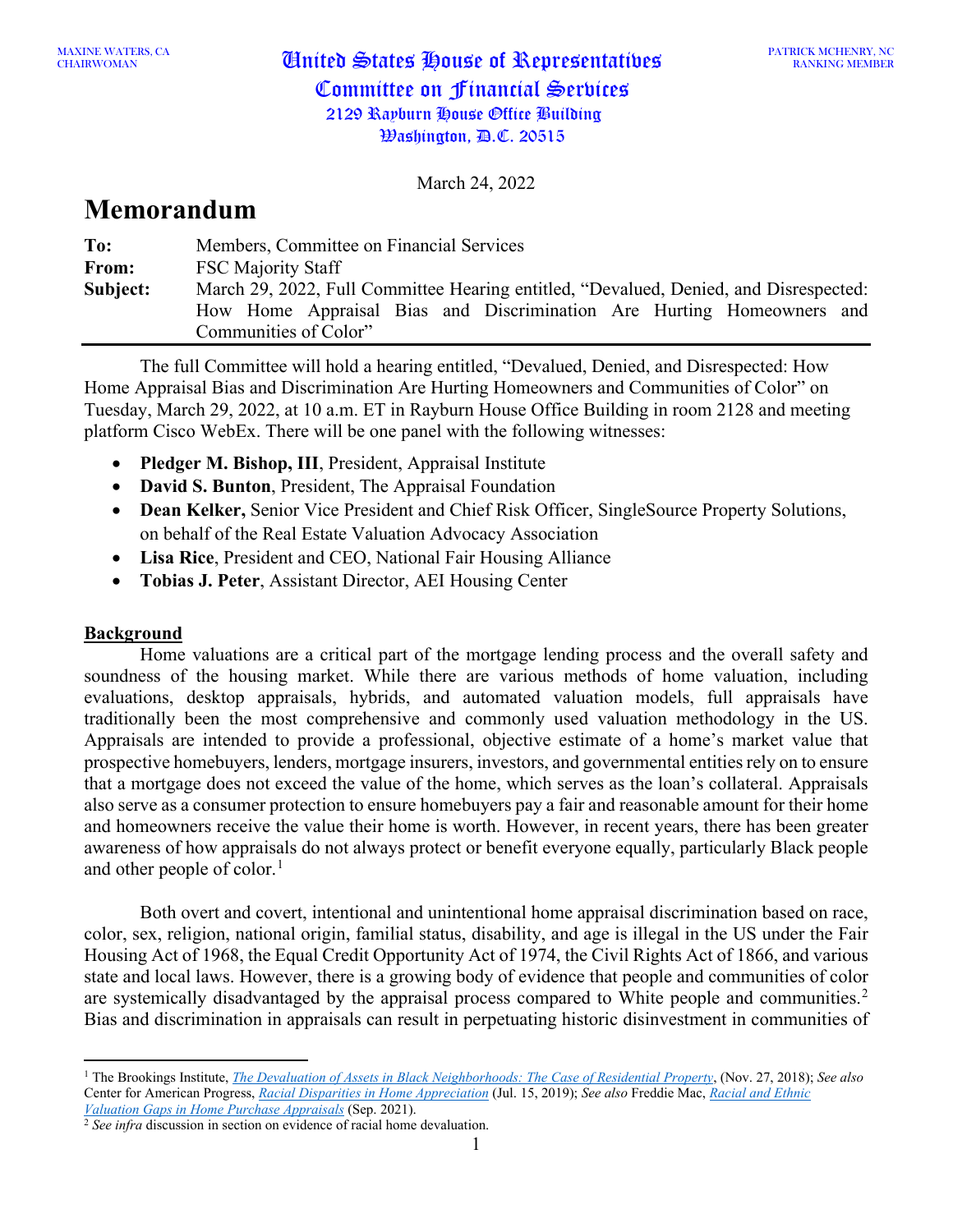color, lowering home values for homeowners of color, locking people of color out of homeownership opportunities, and contributing to the widening of the racial and ethnic wealth and homeownership gaps.<sup>[3](#page-1-0)</sup>

Homeownership remains one of the single greatest sources of wealth for the average household in the US. In 2019, homeowner wealth increased, outpacing that of renters by more than [4](#page-1-1)0 times.<sup>4</sup> As home prices increased by nearly 18% during the pandemic alone,<sup>[5](#page-1-2)</sup> collective homeowner equity rose by more than 29% to \$3.2 trillion from 2020 to  $2021$ .<sup>[6](#page-1-3)</sup> However, even some of the most affluent communities have not benefitted equally from the home appreciation boom, namely those that are predominately Black,<sup>[7](#page-1-4)</sup> and not every family has experienced equal access to quality and stable homeownership.<sup>[8](#page-1-5)</sup> Currently, the White homeownership rate is 74.1%, compared to 44.2% for Black families and 48.4% for Latinx families.<sup>[9](#page-1-6)</sup> White families held 10 times more wealth than Black families and 7 times more than Latinx families in  $2016^{10}$  $2016^{10}$  $2016^{10}$  with one study finding that homeownership accounted for 27% of the Black-White wealth gap.<sup>[11](#page-1-8)</sup> While various factors such as a lack of intergenerational wealth transfers and lending discrimination have limited economic access for families of color, evidence also shows that bias and discrimination in the home valuation process also serves as a barrier to homeownership and wealth-building opportunities.

#### **Appraisers: Industry Diversity and Alternative Methodologies**

Although not comprehensively collected across the field, available data show that the appraisal industry lacks demographic diversity that is fully representative of the communities and consumers appraisers serve. The Appraisal Foundation conducted a survey of 4,714 appraiser respondents in 2021 that showed two-thirds of professionals are age 55 or older, and just 20% are age 45-55, and 10% are age 35-44.<sup>[12](#page-1-9)</sup> Statistics on the racial, ethnic, and gender diversity in the appraisal industry suggest that the industry also does not reflect the demographics of the United States.[13](#page-1-10) The US Bureau of Labor Statistics (BLS) shows that of the roughly 80,000 appraisers in the US, 97.7% identify as White, 4.3% as Latinx, 1.1% as Black, and 1% as Asian, while 69.6% of appraisers are male and 30.4% are female. [14](#page-1-11)

A growing appraiser shortage, a desire to eliminate bias, and attempts to increase efficiency and decrease costs of home valuations has led to a shift away from using independent appraisers and toward automated alternatives. Because technological advances in the industry, such as desktop appraisals and automated valuation models (AVMs), use raw data inputs and algorithmic models to determine the collateral worth of a mortgage, and do not require the physical presence of appraisers at a consumers home—theoretically reducing the chances for face-to-face interaction, implicit biases, and discrimination—such technological advances are seen as a potential solution to inequity in home valuations.<sup>[15](#page-1-12)</sup> In fact, the Federal Housing Finance Agency (FHFA) recently announced that Fannie Mae and Freddie Mac ("the Enterprises") would begin allowing for the permanent use of desktop appraisals in

- <span id="page-1-3"></span><sup>6</sup> CoreLogic, [Homeowner Equity Insights](https://www.corelogic.com/intelligence/homeowner-equity-insights/) (Mar. 10, 2022).
- <span id="page-1-4"></span><sup>7</sup> The Washington Post, *[Home values soared during the pandemic, except for these Black families](https://www.washingtonpost.com/business/2022/03/23/home-appraisal-racial-bias/)* (Mar. 21, 2022).

<span id="page-1-0"></span><sup>3</sup> *The Brookings Institute, supra note 1*; *See also* Crain's Chicago Business, *[We need to hack appraisal-based lending](https://www.chicagobusiness.com/equity/appraisal-based-lending-contributes-racial-wealth-gap)* (Feb. 11, 2022). <sup>4</sup> Federal Reserve, *Changes in US [Family Finances from 2016 to 2019: Evidence from the Survey of](https://www.federalreserve.gov/publications/files/scf20.pdf) Consumer Finances* (Sep. 2020). The

<span id="page-1-1"></span>Federal Reserve defines home wealth as "the value of a home minus home-secured debt".

<span id="page-1-2"></span><sup>5</sup> FHFA, *US [House Prices Rise 17.5 Percent over the Last Year; Up 3.3 Percent from the Third](https://www.fhfa.gov/Media/PublicAffairs/Pages/US-House-Prices-Rise-17pt5-Percent-over-the-Last-Year-Up-3pt3-Percent-from-the-Third-Quarter.aspx) Quarter* (Feb. 22, 2022).

<span id="page-1-5"></span><sup>8</sup> US House Financial Services Committee, *[Hearing Memorandum: A Review of the State of and Barriers to Minority Homeownership](https://financialservices.house.gov/uploadedfiles/hhrg-116-ba04-20190508-sd002_-_memo.pdf)* (May 3, 2019).

<span id="page-1-6"></span><sup>9</sup> US Census Bureau, *[Homeownership Rates by Race and Ethnicity of Householder, Annual Statistics: 2021](https://www.census.gov/housing/hvs/files/annual21/ann21t_22.xlsx)* (2021).

<span id="page-1-7"></span><sup>10</sup> Pew Research, *How wealth inequality has changed in the US [since the Great Recession, by race, ethnicity and income](https://www.pewresearch.org/fact-tank/2017/11/01/how-wealth-inequality-has-changed-in-the-u-s-since-the-great-recession-by-race-ethnicity-and-income/)* (Nov. 1, 2017).

<span id="page-1-8"></span><sup>11</sup> Institute on Assets and Social Policy, *[The Roots of the Widening Racial Wealth Gap: Explaining the Black-White Economic Divide](https://drum.lib.umd.edu/bitstream/handle/1903/24590/racialwealthgapbrief.pdf)* (Feb. 2013).

<span id="page-1-9"></span><sup>12</sup> Appraisal Foundation, *[Diversity Survey Results Handout](https://appraisalfoundation.sharefile.com/share/view/sd4c3bb191a7a4e6f9d6bf06cc04ca9ba)* (Apr. 2021).

<span id="page-1-10"></span><sup>&</sup>lt;sup>13</sup> According to the US Census Bureau's latest American Community Survey 5-year data, the US population is 50.8% female, 60.1% White (not Latinx), 13.4% Black, and 18.5% Latinx, with the majority of the population under age 44.

<span id="page-1-12"></span><span id="page-1-11"></span><sup>14</sup> US Bureau of Labor Statistics, *[Labor Force Statistics from the Current Population Survey](https://www.bls.gov/cps/cpsaat11.htm)* (2021).

<sup>15</sup> New York Times, *[Remote Appraisals of Homes Could Reduce Racial Bias](https://www.nytimes.com/2022/03/21/realestate/remote-home-appraisals-racial-bias.html)* (Mar. 21, 2022).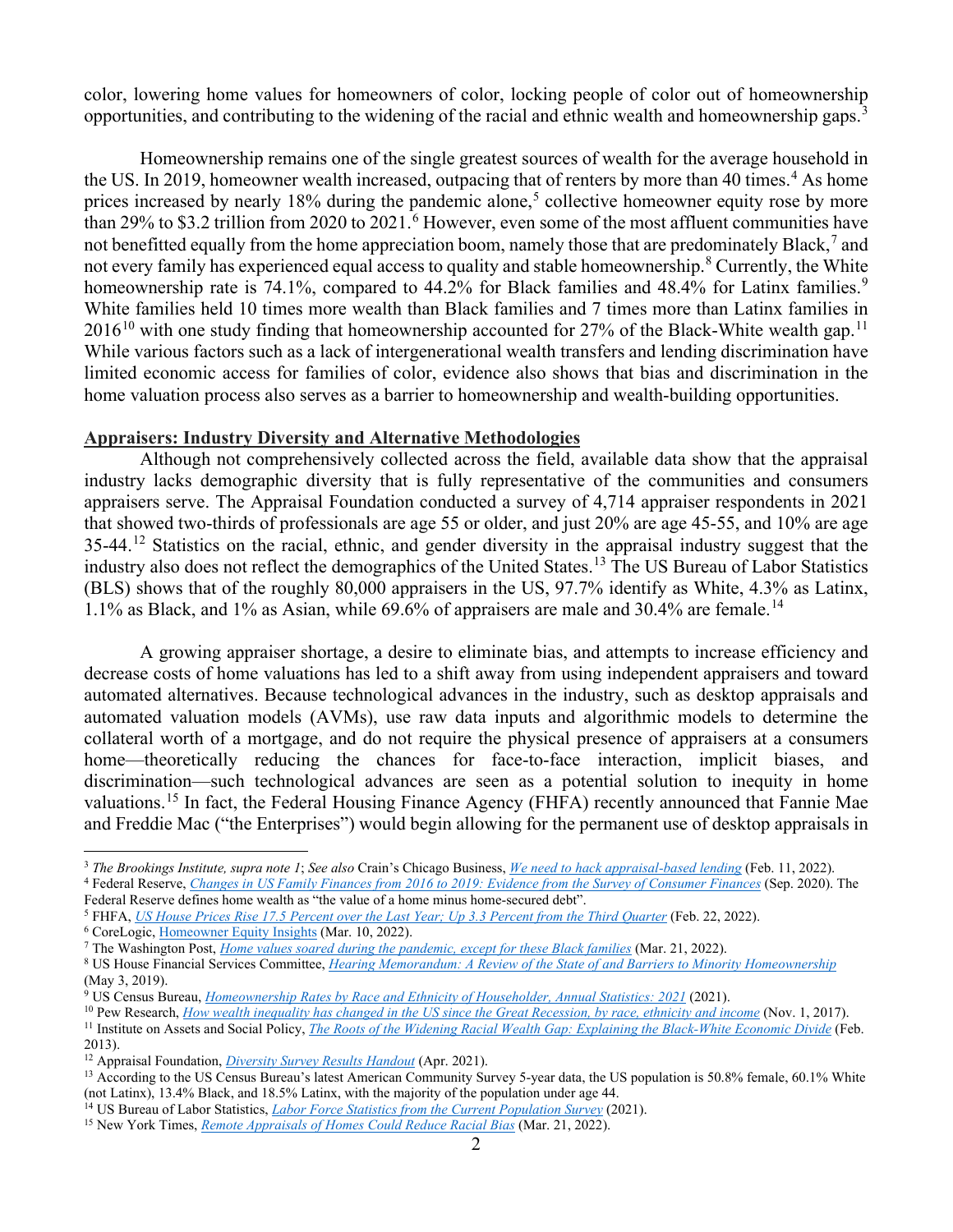$2022^{16}$ —extending the use of pandemic-related appraisal flexibilities.<sup>[17](#page-2-1)</sup> Yet, it is unclear whether and to what extent the trend away from individual appraisals reduces fair lending risks and mis-valuation evenly across communities.<sup>[18](#page-2-2)</sup> Most recently, the Consumer Financial Protection Bureau (CFPB) released an outline proposal for AVM-related interagency rulemaking under the Dodd-Frank Wall Street Reform and Consumer Protection Act (Dodd-Frank).<sup>[19](#page-2-3)</sup> In its outline, the CFPB proposes the inclusion of a nondiscrimination review factor ("the fifth factor") to account for fair lending risks in the use of AVM technologies. Under Dodd-Frank, AVMs are not allowed to substitute or be the sole basis for an appraisal when an appraisal is required. With the expansion of transactions that are not required to obtain a traditional appraisal, there are growing concerns about the accuracy of AVMs and other appraisal technologies as standalone valuations that eliminate bias.<sup>[20](#page-2-4)</sup>

#### **Appraisals: Evidence of Racial Home Devaluation**

There have been several studies that have found evidence of racial and ethnic home devaluation in the appraisal process.<sup>[21](#page-2-5)</sup> A 2018 study by the Brookings Institute found that in the average metropolitan area, homes in neighborhoods where the share of the population is 50% Black are valued at roughly half the price as homes in neighborhoods with no Black residents.<sup>[22](#page-2-6)</sup> Further, the study found that differences in home and neighborhood quality do not fully explain the disparities in property values.<sup>[23](#page-2-7)</sup> Specifically, the study found that "homes of similar quality in neighborhoods with similar amenities are worth 23 percent less in majority black neighborhoods, compared to those with very few or no black residents" and "across all majority black neighborhoods, owner-occupied homes are undervalued by \$48,000 per home on average, amounting to \$156 billion in cumulative losses."[24](#page-2-8)

Another study published by Freddie Mac in 2021 analyzed what share of appraisers produced a significant Black-White and Latinx-White appraisal gap where homes in Black and Latinx census tracts are valued below the contract price compared to those in White census tracts.<sup>[25](#page-2-9)</sup> In both Black-White and Latinx-White tract comparisons, the research concluded that "a large portion of appraisers who performed enough appraisals in [Black,] Latino and White tracts exhibit statistically significant [Black and] Latino versus White gaps." To further explain the gap, researchers controlled for neighborhood and property characteristics as well as comparable sale ("comps") factors, such as distance, reconciliation, variance, and purchaser overpayment. After controlling for these various factors, the study found that the appraisal gap remained significant.

In a recent study that looked at individual appraisals in refinance transactions between 2019 and 2020 and compared them against two separate in-house automated valuation models (AVMs), Fannie Mae found that White homes in both majority-White and majority-Black neighborhoods were overvalued

<span id="page-2-0"></span><sup>16</sup> FHFA, *[FHFA Announces Two Measures Advancing Housing Sustainability and Affordability](https://www.fhfa.gov/Media/PublicAffairs/Pages/FHFA-Announces-Two-Measures-Advancing-Housing-Sustainability-and-Affordability.aspx)* (Oct. 18, 2021).

<span id="page-2-1"></span><sup>17</sup> Freddie Mac, Bulletin 2020-11: Selling Guidance Related to COVID-19 (Apr. 14, 2020); *See also* Fannie Mae, *[Lender Letter \(LL-2021-](https://singlefamily.fanniemae.com/media/24816/display) [04\)](https://singlefamily.fanniemae.com/media/24816/display)* (Dec. 10, 2021).

<span id="page-2-2"></span><sup>18</sup> *Supra note 15*

<span id="page-2-3"></span><sup>19</sup> Consumer Financial Protection Bureau, *[Small Business Advisory Review Panel for Automated Valuation Model \(AVM\) Rulemaking:](https://files.consumerfinance.gov/f/documents/cfpb_avm_outline-of-proposals_2022-02.pdf)  [Outline Of Proposals And Alternatives Under Consideration](https://files.consumerfinance.gov/f/documents/cfpb_avm_outline-of-proposals_2022-02.pdf)* (Feb. 23, 2022)

<span id="page-2-4"></span><sup>&</sup>lt;sup>20</sup> Urban Institute, *Why Automated Home Valuation Technology Errors Disproportionately Affect Majority-Black Neighborhoods (Mar. 5,* 2021); *See also* William E. Garber, Testimony before the Subcommittee on Housing and Insurance, House Committee on Financial Services, Nov. 16, 2016.

<span id="page-2-5"></span><sup>21</sup> Junia Howell and Elizabeth Korver-Glenn, *[Neighborhoods, Race, and the Twenty-first-century Housing Appraisal Industry](https://static1.squarespace.com/static/573ba69bcf80a1323384f7d6/t/5b9bcb212b6a28b42978ff03/1536936738117/Howell+and+Korver-Glenn+2018+Neighborhoods%2C+Race%2C+and+the+Twenty-first-century+Housing+Appraisal+Industry.pdf)* (2018); Junia Howell and Elizabeth Korver-Glenn, *[The Increasing Effect of Neighborhood Racial Composition on Housing](https://academic.oup.com/socpro/article-abstract/68/4/1051/5900507) [Values, 1980–2015](https://academic.oup.com/socpro/article-abstract/68/4/1051/5900507)* (Sep. 4, 2020); Elizabeth Korver-Glenn, Race Brokers: Housing Markets and Segregation in 21st Century Urban America (2021).

<span id="page-2-6"></span><sup>22</sup> The Brookings Institute, *supra note 1.*

<span id="page-2-7"></span><sup>23</sup> *Id.*

<span id="page-2-8"></span><sup>24</sup> *Id.*

<span id="page-2-9"></span><sup>25</sup> Freddie Mac, *Racial and Ethnic Valuation Gaps in Home Purchase Appraisals* (Sep. 2021).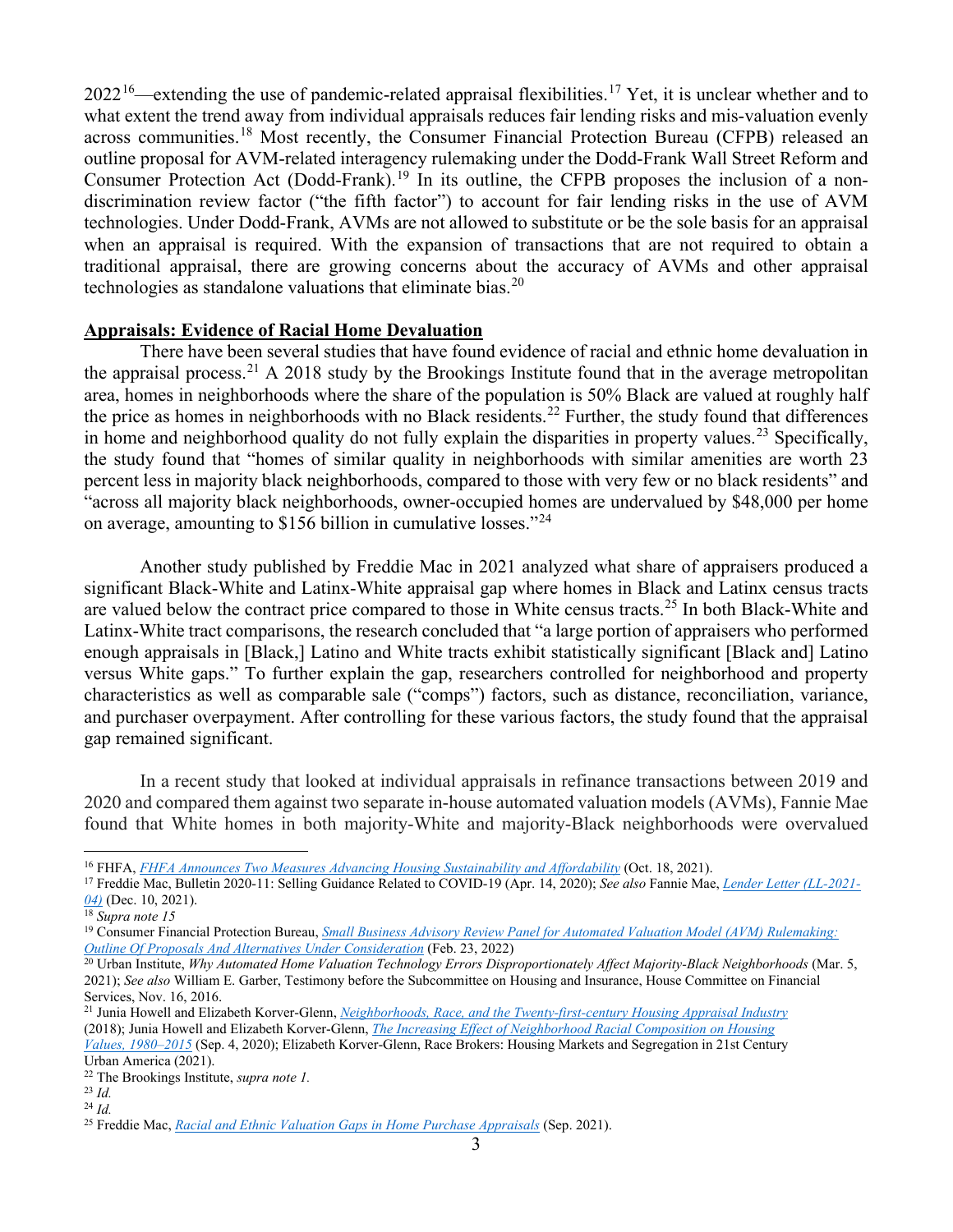compared against both AVMs while Black homes in each neighborhood type were devalued.<sup>[26](#page-3-0)</sup> Indeed, the Federal Housing Finance Agency (FHFA) conducted a key word search for millions of appraisals for transactions backed by Fannie Mae and Freddie Mac and found that individual appraisers included overt references to race, ethnicity, and other prohibited bases under federal fair lending laws in their appraisal reports.<sup>[27](#page-3-1)</sup> FHFA's research also highlighted the discretion appraisers have in the valuation process, which can introduce fair lending risk, especially when "applied unequally to favor or disfavor neighborhoods based on race or other prohibited bases."

#### **Industry Regulation**

The oversight and regulation of the appraisal industry is complex and dispersed. The current governing and regulatory framework for the appraisal industry relies heavily on states to take on the primary responsibility for direct regulation and oversight. The federal government and private sector play varied roles in monitoring the industry and providing uniformity in standards for appraisals across the nation. The federal financial institutions regulatory agencies—defined as the Board of Governors of the Federal Reserve System (Fed), Federal Deposit Insurance Corporation (FDIC), Office of the Comptroller of the Currency (OCC), and the National Credit Union Administration (NCUA)—set federal requirements for appraisals performed in conjunction with federally-related transactions (FRTs) that use federally backed, insured, or guaranteed financing. FRTs are real estate-related financial transactions that the federal financial institutions regulatory agencies regulate, for which an appraisal is required.<sup>[28](#page-3-2)</sup> On the other hand, loans backed by the Federal Housing Administration (FHA), the Department of Veterans Affairs (VA), and the Department of Agriculture (USDA), Fannie Mae, and Freddie Mac are not considered FRTs for the purposes of appraisal requirements according to the regulations promulgated by the federal financial institutions regulatory agencies. Instead, FHA, VA, USDA, Fannie, and Freddie establish their own standards for appraisals performed in conjunction with the mortgages that they back.

*The Appraisal Subcommittee*. The Appraisal Subcommittee (ASC) was created pursuant to Title XI of the Financial Institutions Reform, Recovery, and Enforcement Act of 1989 (Title XI of FIRREA or Title XI). The ASC monitors, supports, and oversees both private and state entities with respect to appraisals. The ASC is a Subcommittee of the Federal Financial Institutions Examination Council (FFIEC). The ASC is solely funded by a registry fee charged to appraisers and appraisal management companies  $(AMCs)$ ,  $^{29}$  $^{29}$  $^{29}$ and is comprised of seven members from the Fed, FDIC, OCC, NCUA, CFPB, FHFA, and the Department of Housing and Urban Development (HUD). The ASC's responsibilities include monitoring state compliance with federal requirements, maintaining a national registry of state-licensed and certified appraisers and appraisal management companies (AMCs), and maintaining a national appraisal complaint hotline. The ASC also monitors and reviews the Appraisal Foundation (TAF), a private, non-profit corporation, including two of its boards, the Appraiser Qualifications Board (AQB) and the Appraisal Standards Board (ASB), which serve as the congressionally authorized source of appraiser qualifications and appraisal standards. Title XI authorizes the ASC to makes grant to the AQB and ASB to help defray costs for Title XI-related work. While TAF has historically accepted funding through federal ASC grants, TAF rejected Fiscal Year 2021 funds.<sup>[30](#page-3-4)</sup> The majority of TAF's funding is generated by proceeds from the sale of the appraisal standards known as the *Uniform Standards of Professional Appraisal Practice*  (USPAP).[31](#page-3-5) TAF is not subject to fiscal audits or other federal grants oversight in the years when federal funds are not accepted. Frequent changes to USPAP require states to amend their laws and regulations,

<span id="page-3-0"></span><sup>26</sup> Fannie Mae, *[Appraising the Appraisal](https://www.fanniemae.com/media/42541/display)* (Feb. 2022).

<span id="page-3-1"></span><sup>27</sup> FHFA, *[Reducing Valuation Bias by Addressing Appraiser and Property Valuation Commentary](https://www.fhfa.gov/Media/Blog/Pages/Reducing-Valuation-Bias-by-Addressing-Appraiser-and-Property-Valuation-Commentary.aspx)* (Dec. 14, 2021).

<span id="page-3-2"></span><sup>28</sup> 12 U.S.C. 3350 (4).

<span id="page-3-3"></span> $29$  The ASC is also in the beginning stages of implementing a new fee on AMCs.

<span id="page-3-4"></span><sup>30</sup> Appraisal Subcommittee, *[Annual Report](https://www.asc.gov/Documents/AnnualReports/2020%20ASC%20Annual%20Report.pdf)* (2020).

<span id="page-3-5"></span><sup>31</sup> *Id.*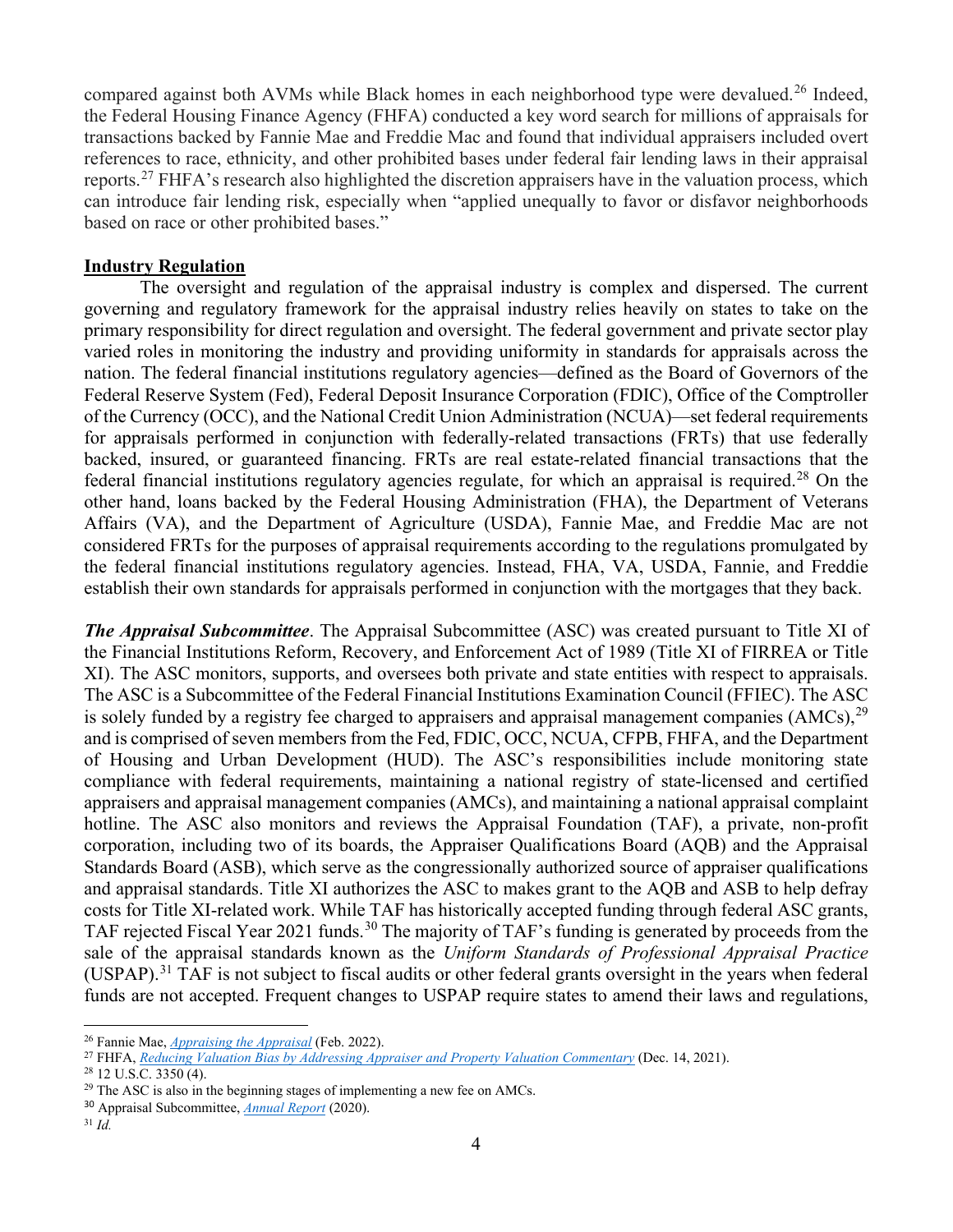which can be burdensome, and requires appraisers, AMCs, federal regulators, the secondary financial markets and consumers to adapt their policies and practices to comply with USPAP.<sup>[32](#page-4-0)</sup>

*Appraisal Management Companies*. Following the 2008 financial crisis and subsequent foreclosure crisis, Dodd-Frank made it unlawful to: influence an appraiser in the pricing of a transaction; mischaracterize the appraised value of the property; withhold or threaten to withhold timely payment for an appraisal report or services rendered when the report or services are provided for in accordance with the contract between the parties; or have any direct or indirect financial or other interest in the property being appraised if you are an appraiser or appraisal management company (AMC). Today, AMCs are expected to serve as a firewall of independence between lenders and appraisers. AMCs manage the appraisal process for banks, including various quality controls related to the safety, soundness, and fairness of independent appraisals. Additionally, some AMCs rely on bank fair lending requirements for appraisal quality control as well as varying state-level requirements, and there is little federal oversight of AMCs.

## **Administrative Action**

*PAVE Task Force*. In June 2021, President Biden announced an interagency initiative, known as the PAVE Task Force, to address inequity in home appraisals, similar to an interagency task force proposed in H.R. 2553, the "Real Estate Valuation Fairness Act of 2021" passed by the Financial Services Committee in April 2021.[33](#page-4-1) The PAVE Task Force is made up of 13 agency members and is co-chaired by the Secretary of HUD Marcia Fudge and White House Domestic Policy Advisor Susan Rice. The PAVE Task Force released its first report on March 23, 2022, which includes recommendations for agency actions to advance valuation equity along with various legislative recommendations included in the "Ending Appraisal Discrimination Act of 2021," such as: "modernizing the governance structure charged with setting and enforcing the standards and qualifications criteria."<sup>[34](#page-4-2)</sup>

*Appraisal Subcommittee Commissioned Report*. In January 2022, the National Fair Housing Alliance released a report commissioned by the Appraisal Subcommittee, which conducts an independent review of the Uniform Standards of Professional Appraisal Practice ("USPAP Standards" or "Appraisal Standards") and the Real Property Appraiser Qualification Criteria ("Appraiser Criteria").<sup>[35](#page-4-3)</sup> The goal of the review was to "ensure that the USPAP Standards and the Appraiser Criteria do not encourage or systematize bias, and that the standards and criteria consistently support or promote fairness, equity, objectivity, and diversity in both appraisals and the training and credentialing of appraisers." Various recommendations in the report are included in the "Ending Appraisal Discrimination Act of 2021."

*DOJ Statement of Interest*. In 2020, an independent appraiser and an appraisal management company were sued for appraisal discrimination under the Fair Housing Act of 1968 for allegedly devaluing a couple's home by \$500,000 based on the couple's race in their attempt to refinance their home. [36](#page-4-4) The defendants in the case rebutted the claim by arguing that residential appraisals are not covered by the Fair Housing Act and that there was insufficient evidence of discrimination. On February 14, 2022, the Department of Justice (DOJ) weighed in on the case by filing a Statement of Interest highlighting its shared enforcement authority over the Fair Housing Act with HUD and confirming the inclusion of appraisal transactions under that authority.[37](#page-4-5)

<span id="page-4-0"></span><sup>32</sup> GAO, *[Opportunities to Enhance Oversight of the Real Estate Appraisal Industry](https://www.gao.gov/assets/gao-03-404.pdf)* (May 2003).

<span id="page-4-1"></span><sup>33</sup> White House, *[Remarks by President Biden Commemorating the 100th Anniversary of the Tulsa Race Massacre](https://www.whitehouse.gov/briefing-room/speeches-remarks/2021/06/02/remarks-by-president-biden-commemorating-the-100th-anniversary-of-the-tulsa-race-massacre/)* (Jun. 2, 2021).

<span id="page-4-2"></span><sup>34</sup> PAVE Task Force, *Action Plan to Advance Property Appraisal and Valuation Equity Closing the Racial Wealth Gap by Addressing Misvaluations for Families and Communities of Color* (Mar. 23, 2022).

<span id="page-4-3"></span><sup>35</sup> National Fair Housing Alliance, *[Identifying Bias and Barriers: Promoting Equity](https://nationalfairhousing.org/wp-content/uploads/2022/02/2022-01-28-NFHA-et-al_Analysis-of-Appraisal-Standards-and-Appraiser-Criteria_FINAL.pdf)* (Jan. 2022).

<span id="page-4-4"></span><sup>36</sup> Yahoo News, *[Black California couple's home appraisal discrimination lawsuit gets support from DOJ \(](https://www.yahoo.com/video/black-california-couple-home-appraisal-154109564.html)*Feb. 20, 2022).

<span id="page-4-5"></span><sup>37</sup> Department of Justice, *[Statement of Interest](https://www.justice.gov/crt/case-document/file/1472031/download)* (Feb. 14, 2022).